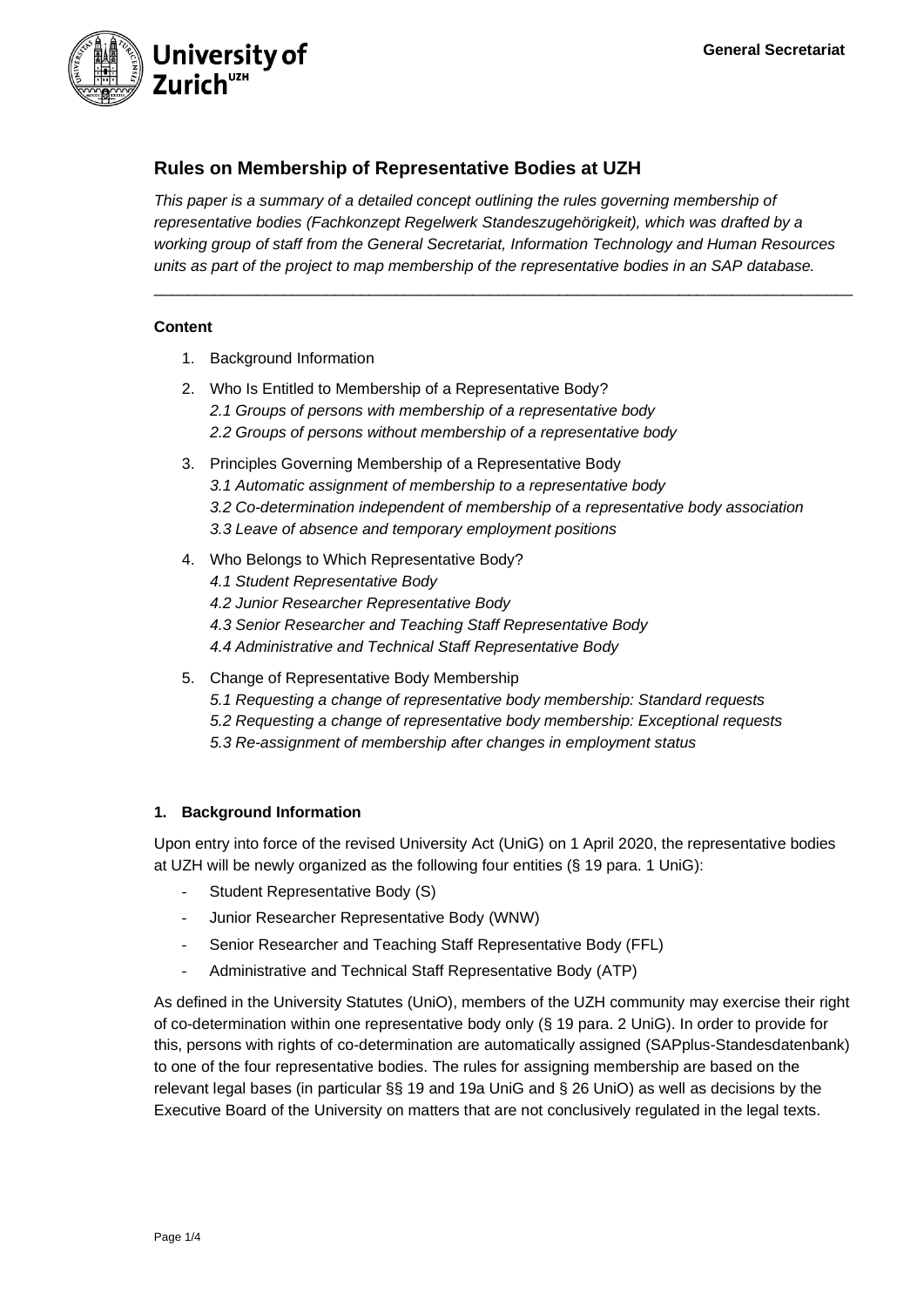

## **2. Who Is Entitled to Membership of a Representative Body?**

### *2.1 Groups of persons with membership of a representative body*

Persons belonging to the following groups have rights of co-determination:

- Students matriculated at UZH
- Persons employed at UZH under public law
- Persons employed at UZH under private law
- Teaching staff at UZH who are remunerated according to a posting agreement

### *2.2 Groups of persons without membership of a representative body*

Persons belonging to the following groups are not assigned membership of a representative body:

- The professorial staff as defined under § 8a UniG
- Mobility students and continuing education students
- Privatdozents and adjunct professors who are not employed at UZH and who have no mandate to teach in study programs at UZH
- Alumni of UZH

### **3. Principles Governing Membership of a Representative Body**

### *3.1 Automatic assignment of membership to a representative body*

Persons who fulfill membership criteria for more than one representative body are automatically assigned to one body according to the following principles:

- Junior Researcher membership takes precedence over Senior Researcher and Teaching Staff membership and over Administrative and Technical Staff membership
- Senior Researcher and Teaching Staff membership takes precedence over Administrative and Technical Staff membership
- Bachelor's students, Master's students and those studying for the Teaching Diploma for Upper Secondary Education belong to the Student Representative Body, even if they are also employed at UZH
- Bachelor's students, Master's students and those studying for the Teaching Diploma for Upper Secondary Education who are also matriculated as PhD candidates belong to the Junior Researcher Representative Body

### *3.2 Co-determination independent of membership of a representative body association*

The interests of the representative bodies are represented by their respective representative body association (four in total). The right to co-determination is associated with membership of the representative bodies and is independent of any voluntary membership in one of the representative body associations.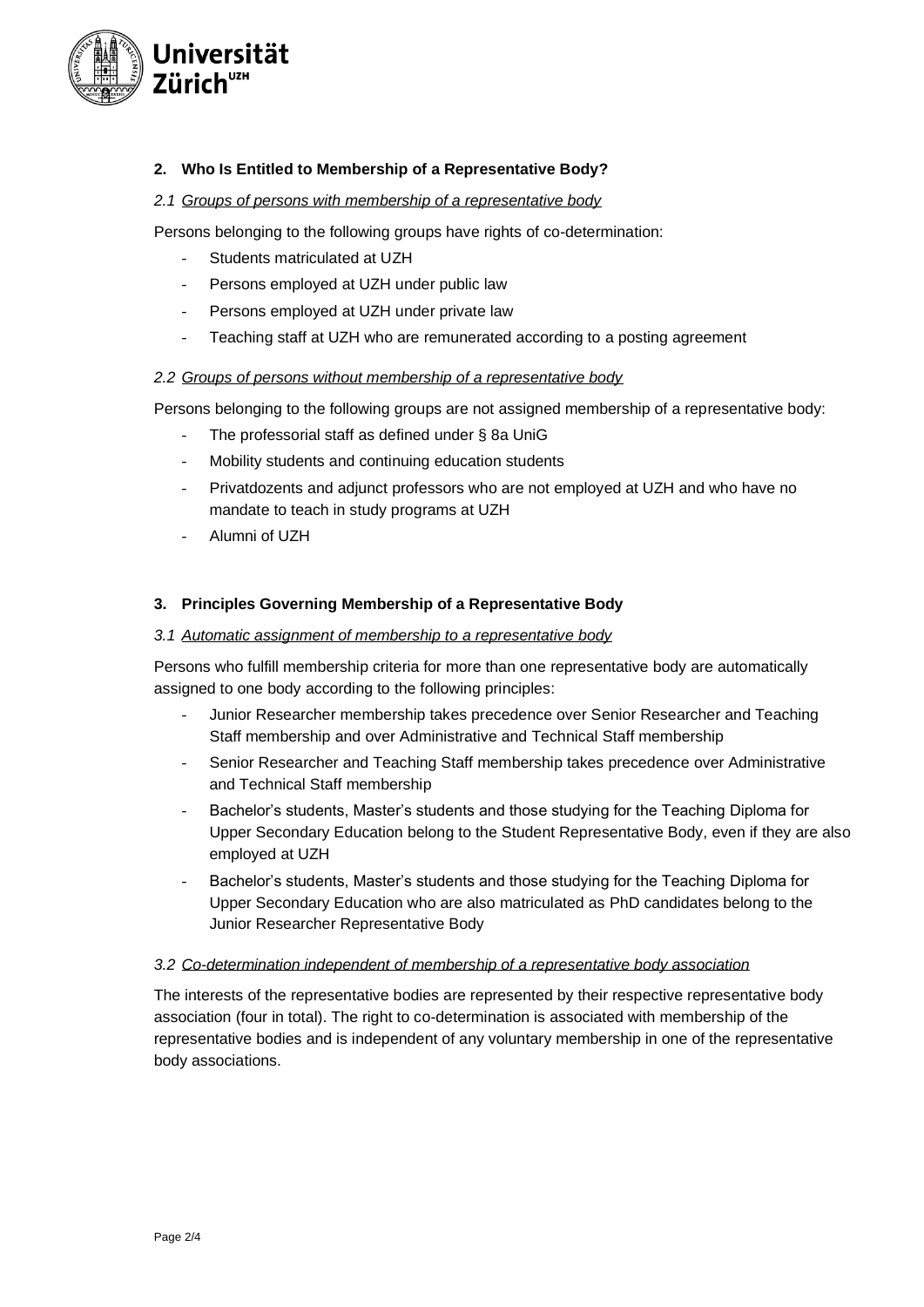

# *3.3 Leave of absence and temporary employment positions*

If students or staff are on leave, this has no effect on their membership of a representative body.

Temporary and permanent positions are treated equally in assigning membership of a representative body. For employees in temporary positions, membership of a representative body terminates automatically upon conclusion of their position.

# **4. Who Belongs to Which Representative Body?**

### *4.1 Student Representative Body*

The Student Representative Body comprises all matriculated Bachelor's students and Master's students and those studying for the Teaching Diploma for Upper Secondary Education.

### *4.2 Junior Researcher Representative Body*

The following persons belong to the Junior Researchers Representative Body:

- PhD candidates at UZH (whether employed by the University or not)
- Teaching and research assistants, senior teaching and research assistants, and postdoctoral researchers
- Student assistants
- Junior researchers in the hospitals who are employed by UZH

### *4.3 Senior Researcher and Teaching Staff Representative Body*

The following groups of persons belong to the Senior Researcher and Teaching Staff Representative Body:

- Persons holding a position as an academic associate
- Attending physicians<sup>1</sup>
- Persons who teach in a study program at UZH and who are also employed in a teaching position under a private law agreement
- Persons employed at hospitals who are active in teaching and who are remunerated according to a posting agreement

### *4.4 Administrative and Technical Staff Representative Body*

The following groups of employees belong to the Administrative and Technical Staff Representative Body:

- Administrative and technical staff
- **Interns**
- **Trainees**
- Cleaning staff

<sup>1</sup> By decision of the Executive Board of the University, attending physicians employed at UZH are to be assigned to the Senior Researcher and Teaching Staff Representative Body (ULB 2017-218).